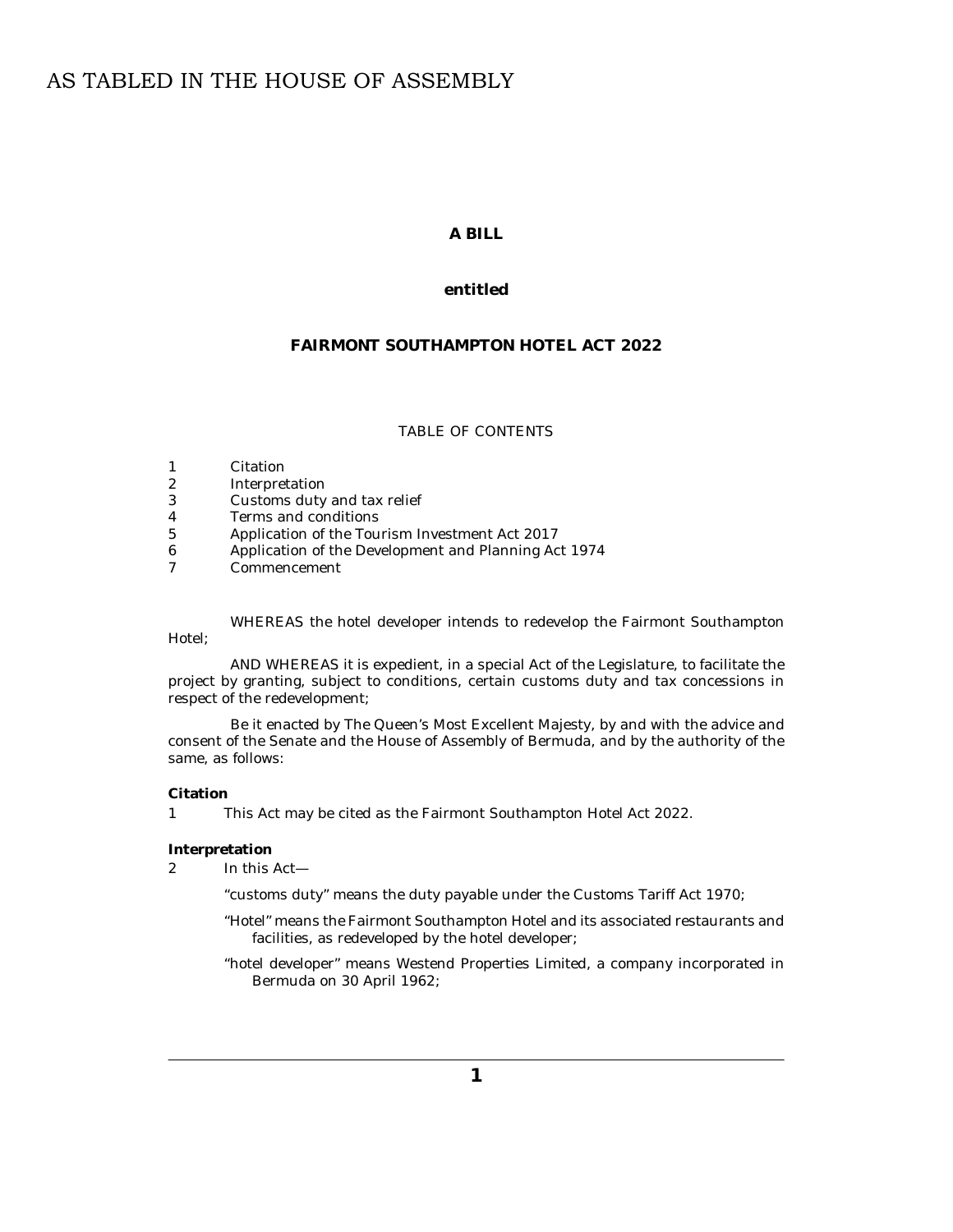- <span id="page-1-0"></span>"hotel occupancy tax" has the meaning assigned by Part V of the Miscellaneous Taxes Act 1976;
- "hotel redevelopment" means the Fairmont Southampton Hotel redevelopment, including renovation of the guest rooms, restaurants, bars, meeting rooms, spa, pool, beach club, kitchen, laundry and staff housing, as described in the summary of works and site plan submitted to the Minister on 19 April 2022;
- "land tax" means the tax payable under the Land Valuation and Tax Act 1967;
- "Minister" means the Minister responsible for tourism;
- "opening date" means the date on which the initial licence to operate the redeveloped hotel granted under the Hotels (Licensing and Control) Act 1969 comes into operation;

"payroll tax" has the meaning assigned by the Payroll Tax Act 1995.

**Customs duty and tax relief**

3 (1) Subject to section 4, the hotel developer shall be entitled to the following relief—

- (a) for a period of fifteen years from the commencement of this Act, full relief from customs duty in respect of any building materials, furnishings, fixtures and equipment which are necessary for the building, furnishing and equipping of the hotel redevelopment;
- (b) for a period of fifteen years after the hotel's opening date, full exemption from hotel occupancy tax otherwise payable in respect of the hotel;
- for a period commencing six years after the hotel's opening date and ending (c) on the fifteenth anniversary of the opening date, full exemption from land tax otherwise payable in respect of the hotel;
- for a period of fifteen years after the hotel's opening date, full exemption (d) from the employer's share of the payroll tax otherwise payable in respect of persons employed by the hotel.

 $(2)$  For the purposes of subsection  $(1)(d)$ , the employer's share of the payroll tax means that portion of payroll tax which the employer is not entitled to deduct from an employee's wages under section 19 of the Payroll Tax Act 1995.

#### **Terms and conditions**

4 (1) To qualify for the exemption from land tax under section  $3(1)(c)$ , the hotel developer shall, for the relevant period, confirm in writing to the Minister that in years six through fifteen at least 70% of the hotel's staff are Bermudian.

To qualify for the exemption from the employer's share of payroll tax under (2) section 3(1)(d), the Minister responsible for workforce development shall, for the relevant period, confirm in writing to the Minister, annually, that a management training programme for Bermudians is in operation at the Fairmont Southampton Hotel.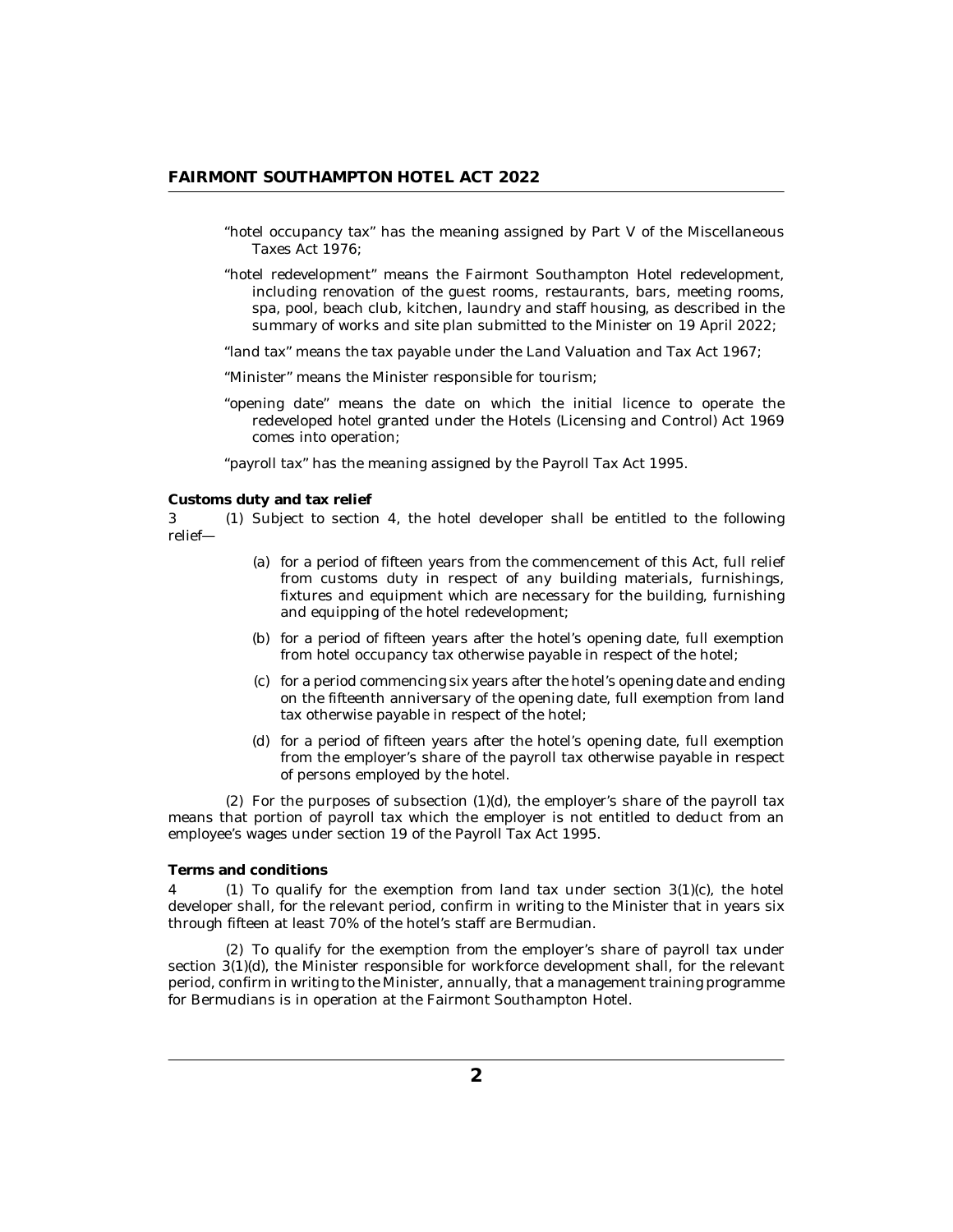<span id="page-2-0"></span>(3) In this section—

"Bermudian" means a person who possesses Bermudian status under the Bermuda Immigration and Protection Act 1956;

"relevant period" means the period for which the exemption is claimed.

#### **Application of the Tourism Investment Act 2017**

5 (1) Sections 7 to 13 of the Tourism Investment Act 2017 (application of customs duty relief and duty payable on diversion, offences, penalties, regulations and guidance) apply with the necessary modifications in relation to the relief granted under this Act as they apply to a tourism investment order made under that Act.

 $(2)$  Section 6 of the Tourism Investment Act 2017 shall apply with the necessary modifications to empower the Minister, with the agreement of the Minister of Finance and following consideration of any objections made by the hotel developer, to make an order modifying or repealing any provision of section 3 or 4 of this Act in any of the following circumstances––

- (a) if there has been any breach of the terms or conditions to which the relief is subject;
- (b) if any false declarations are made to the Collector of Customs in respect of the goods to which customs duty relief applies;
- if any goods which were imported subject to customs duty relief are used (c) for purposes which do not relate directly to the hotel redevelopment, otherwise than in accordance with section 8 of that Act (payment of duty on diversion) as applied by subsection (1) above.

Any such order shall be made by the Minister subject to the negative resolution (3) procedure.

**Application of the Development and Planning Act 1974**

Nothing in this Act shall be taken to modify the requirements of the Development and Planning Act 1974 as regards obtaining any planning permission necessary for the hotel redevelopment. 6

#### **Commencement**

This Act shall come into operation on such day as the Minister appoints by notice in the Gazette. 7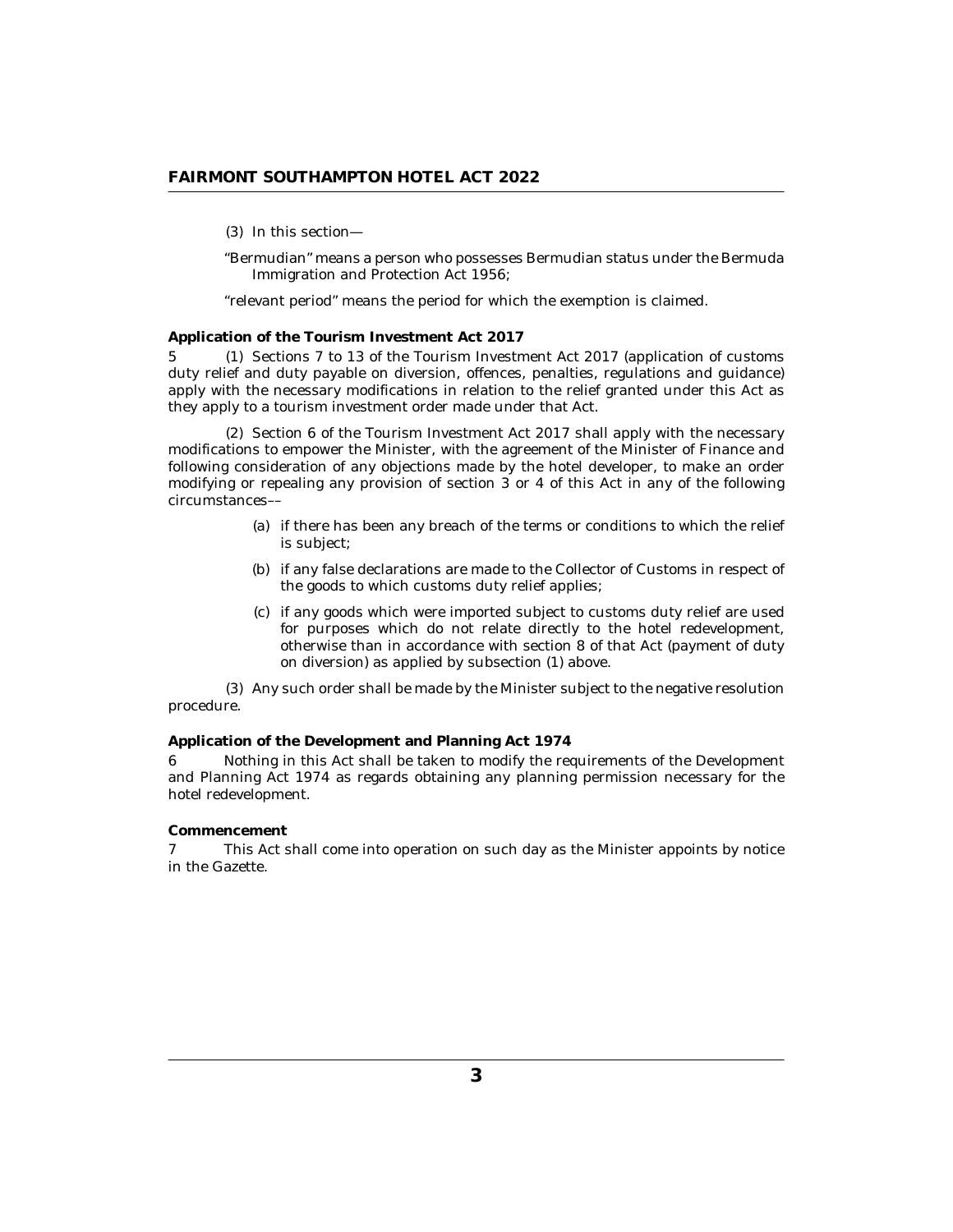### **FAIRMONT SOUTHAMPTON HOTEL BILL 2022**

#### **EXPLANATORY MEMORANDUM**

This Bill seeks to facilitate the redevelopment of the Fairmont Southampton Hotel by granting, subject to conditions, certain customs duty and tax concessions in respect of the redevelopment. The concessions are similar to those that could be granted by Order made under the Tourism Investment Act 2017, but the term of the concessions (up to fifteen years) is beyond the scope of that Act.

Clause 1 is self-explanatory.

Clause 2 sets out definitions used in the Bill. The "hotel redevelopment" is defined as meaning the Fairmont Southampton Hotel redevelopment, including renovation of the guest rooms, restaurants, bars, meeting rooms, spa, pool, beach club, kitchen, laundry and staff housing, as described in the summary of works and site plan submitted to the Minister on 19 April 2022. The "hotel developer" is Westend Properties Limited.

Clause 3 sets out the customs duty and tax concessions granted in respect of the redevelopment, as follows:

- full relief from customs duty for a period of fifteen years from (a) commencement of the Bill in respect of any building materials, furnishings, fixtures and equipment which are necessary for the building, furnishing and equipping of the hotel redevelopment;
- (b) full exemption from hotel occupancy tax otherwise payable in respect of the hotel for a period of fifteen years after the hotel's opening date;
- (c) full exemption from land tax otherwise payable in respect of the hotel for a period commencing six years after the hotel's opening date and ending on the fifteenth anniversary of the opening date;
- full exemption from the employer's share of the payroll tax otherwise (d) payable in respect of persons employed by the hotel for a period of fifteen years after the hotel's opening date.

Clause 4 sets out the terms and conditions subject to which the concessions are granted. The land tax exemption is subject to confirmation that in years six through fifteen at least 70% of the hotel's staff are Bermudian. The payroll tax exemption is subject to the operation of a management training programme at the hotel for Bermudians.

Clause 5 subsection (1) applies sections 7 to 13 of the Tourism Investment Act 2017 (application of customs duty relief and duty payable on diversion, offences, penalties, regulations and guidance) with necessary modifications as those sections apply to a tourism investment order made under that Act. Subsection (2) also applies section 6 of the 2017 Act with the necessary modifications to empower the Minister, with the agreement of the Minister of Finance and following the consideration of any objections made by the hotel developer, to make an order modifying or repealing any provision of clause 3 or 4 if there is a breach of any term or condition to which the relief is subject, if a false declaration is made